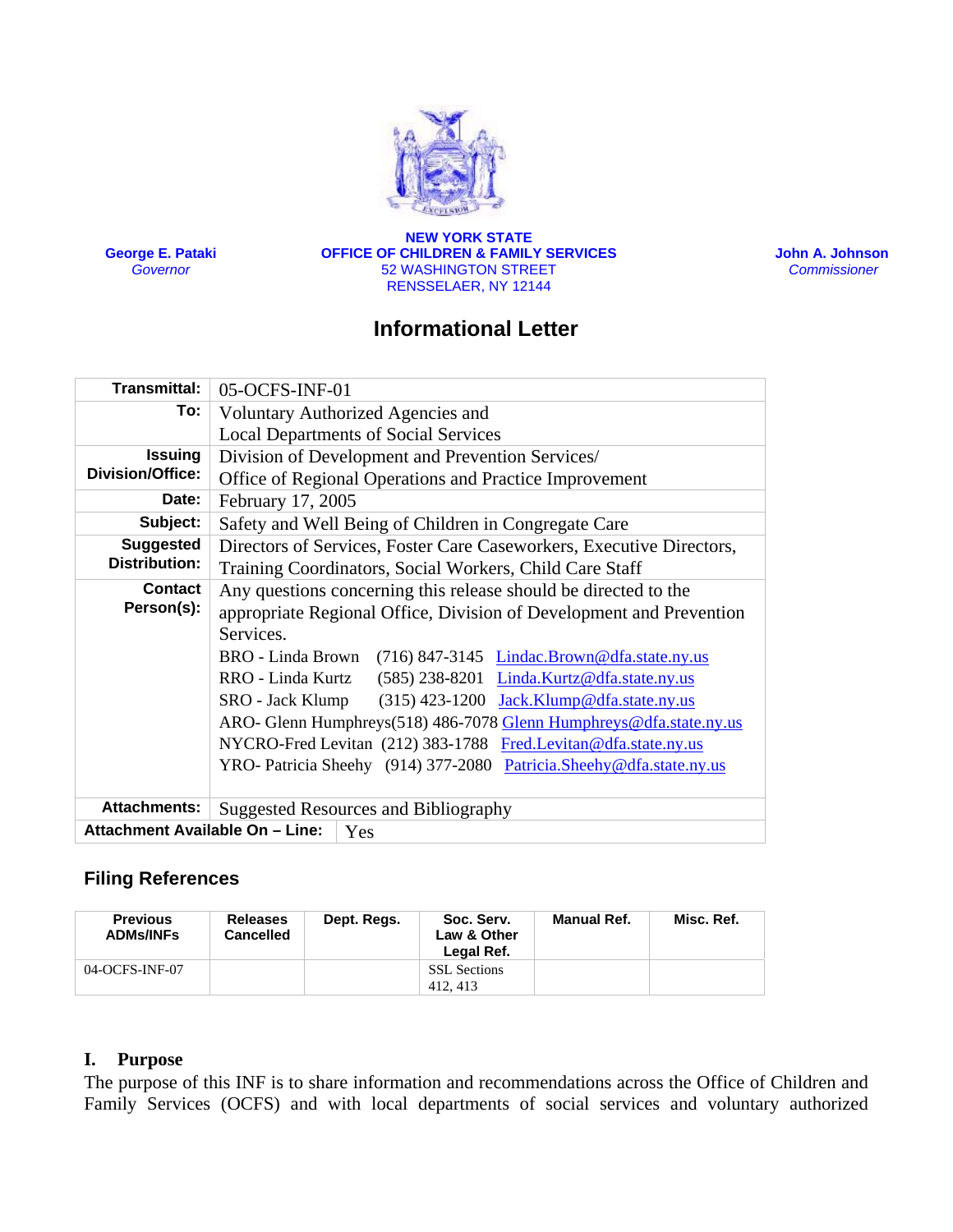agencies regarding techniques and strategies for improving the safety and well being of children in congregate care. These recommendations are based on the work of the New York State Child and Family Services Review Program Improvement Plan (CFSR PIP) Strategy Workgroup regarding the Safety and Well Being of Children in Congregate Care. This workgroup was comprised of representation from OCFS, local departments of social services and voluntary authorized agencies. Its charge was to identify ways to support staff development and training in order to improve staff/child interactions and reduce instances of crisis intervention. This document will share both recommendations and options available for consideration to enhance the safety and daily well being of those children in the care of local districts, voluntary authorized agencies and OCFS.

# **II. Background**

In 2001, the federal Administration for Children and Families (ACF) conducted the Child and Family Service Review (CFSR) of New York State's child welfare practices and programs. ACF's final report, issued in January of 2002, presented the findings, including areas in need of improvement. The result was New York State's Program Improvement Plan, commonly known as the PIP. The PIP is both a response by the NYS Office of Children and Family Services (OCFS) to the federal review and a blueprint for future action. As a blueprint, the PIP has set forth targeted strategies, each with detailed action steps to achieve ongoing quality improvement in the state's child welfare practices, services and outcomes. Each of the strategies addresses more than one review item, national standard, or systemic factor noted in the federal review. Within each core strategy is a series of action steps designed to achieve the intended impact of the strategy. Strategy #3 focused on the Safety and Well being of Children in Congregate Care. Within this strategy, New York has committed to undertake a set of actions designed to enhance the ability of residential programs to provide the best possible programming and supervision for children and youth, addressing their safety, developmental, and treatment needs. The intended impact of the actions undertaken is to improve the daily lives and well being of children in congregate care, while simultaneously reducing the incidence of maltreatment of children in congregate care. This goal will be achieved by improving the capacity of staff in congregate care agencies to provide supportive supervision and guidance, resulting in increasingly positive interactions, and ultimately fewer crises and confrontations with children in their care.

OCFS, local districts and voluntary authorized agencies continually seek ways to strengthen their partnership in caring for many of New York's most vulnerable yet challenging children. It is of the utmost importance that these children are treated with compassion and respect, and that their needs are met in safe, nurturing and supportive environments. The goal is to help them learn to function as independent and productive members of our families and communities. To that end, this strategy puts forth for your consideration, the following set of integrated recommendations and options.

### **III. Program Implications**

# **RECOMMENDATION #1: CONTINUOUSLY IMPROVING COMMUNICATION BETWEEN STAKEHOLDERS**

New York State is one of only twelve states that provide child welfare services in a state supervised and locally administered environment. Local departments of social services may provide foster care directly or through contracts with voluntary authorized agencies, provide residential services for an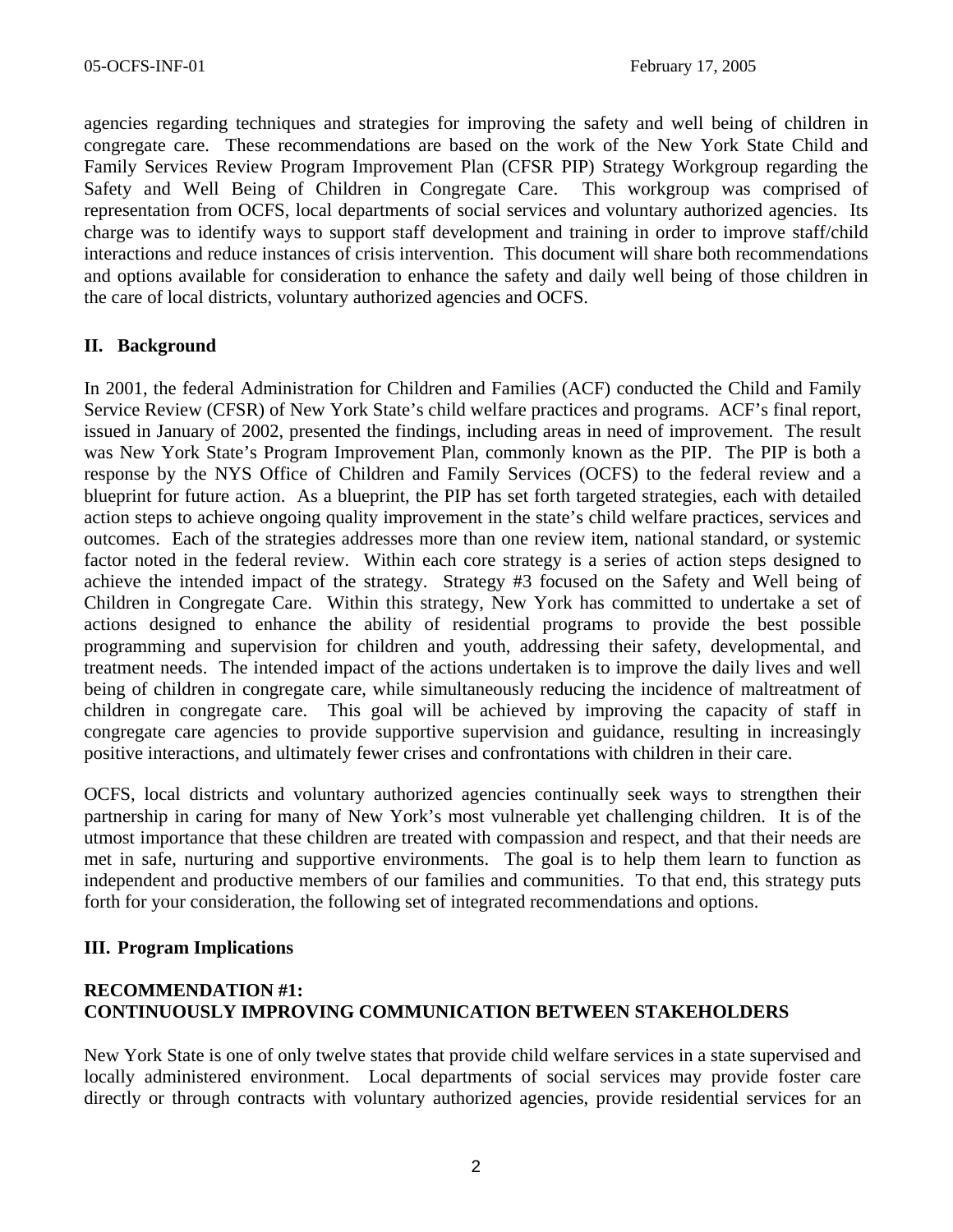increasingly challenging population of children and youth in need of congregate care. Communication between stakeholders, including OCFS, local districts, agencies, the children in residential care and their families, must be clear, consistent and ongoing in order to achieve the best possible outcomes for children and families. Several of the CFSR PIP strategies are developing innovative solutions to enhance the ability of stakeholders to share information, and to plan together for treatment goals and successful discharge outcomes for children in congregate care. This INF recommends and supports the following practice guidance documents and initiatives within child welfare practice:

• The Adolescent Services and Outcomes Practice Guidance Paper released as 04-OCFS-INF-07 This document provides guidance and a recommended framework for practice for child welfare service providers who work with adolescents in foster care. It is essential that local districts and voluntary authorized agencies embrace this tool in treatment and discharge planning guidance for adolescents to assist them in achieving self sufficiency skills and permanency outcomes. The provision of developmentally appropriate programming designed to achieve clear outcomes will enhance the well being and safety of children in congregate care.

# • CONNECTIONS Enhancements

CONNECTIONS Build 18 will provide the framework for improved ease of access to case planning and other essential information by staff that are involved in a case and have a clear need to know such information. As New York moves to full SACWIS implementation, local districts, and voluntary authorized agencies will have immediate shared access to essential case information in order to plan, implement treatment strategies and move forward together to better meet the needs of children and family. Full implementation of Build 18 will be a significant step to improving communication, case planning and shared access to essential information among all stakeholders in the lives of children in congregate care settings in order to improve safety and well being.

### • DATA WAREHOUSE

The development of the DATA WAREHOUSE is a key component to the sharing of essential case information among stakeholders. The DATA WAREHOUSE is an existing electronic resource that facilitates access to child welfare data. The availability of training for this resource, and immediate access to district, agency and case specific reports and information will support informed placement decisions for children in congregate care matching identified needs with available services and thus improving outcomes.

### **RECOMMENDATION #2: IDENTIFICATION OF SIX THEMES LEADING TO INCREASED SAFETY AND WELL BEING IN CONGREGATE CARE**

The Child Welfare League of America received funding from the Department of Health and Human Services' Substance Abuse and Mental Health Services Administration (SAMHSA) to conduct a multi year research study of the factors influencing safety and well being of children in congregate care. The result was the development of a roadmap to assist agencies attempting to reduce the numbers of highrisk interventions. CWLA presented their findings in an issue brief entitled: *Reducing the Use of Restraint and Seclusion; Promising Practices and Successful Strategies.* CWLA has developed a comprehensive set of resource materials and technical assistance designed to improve practice in the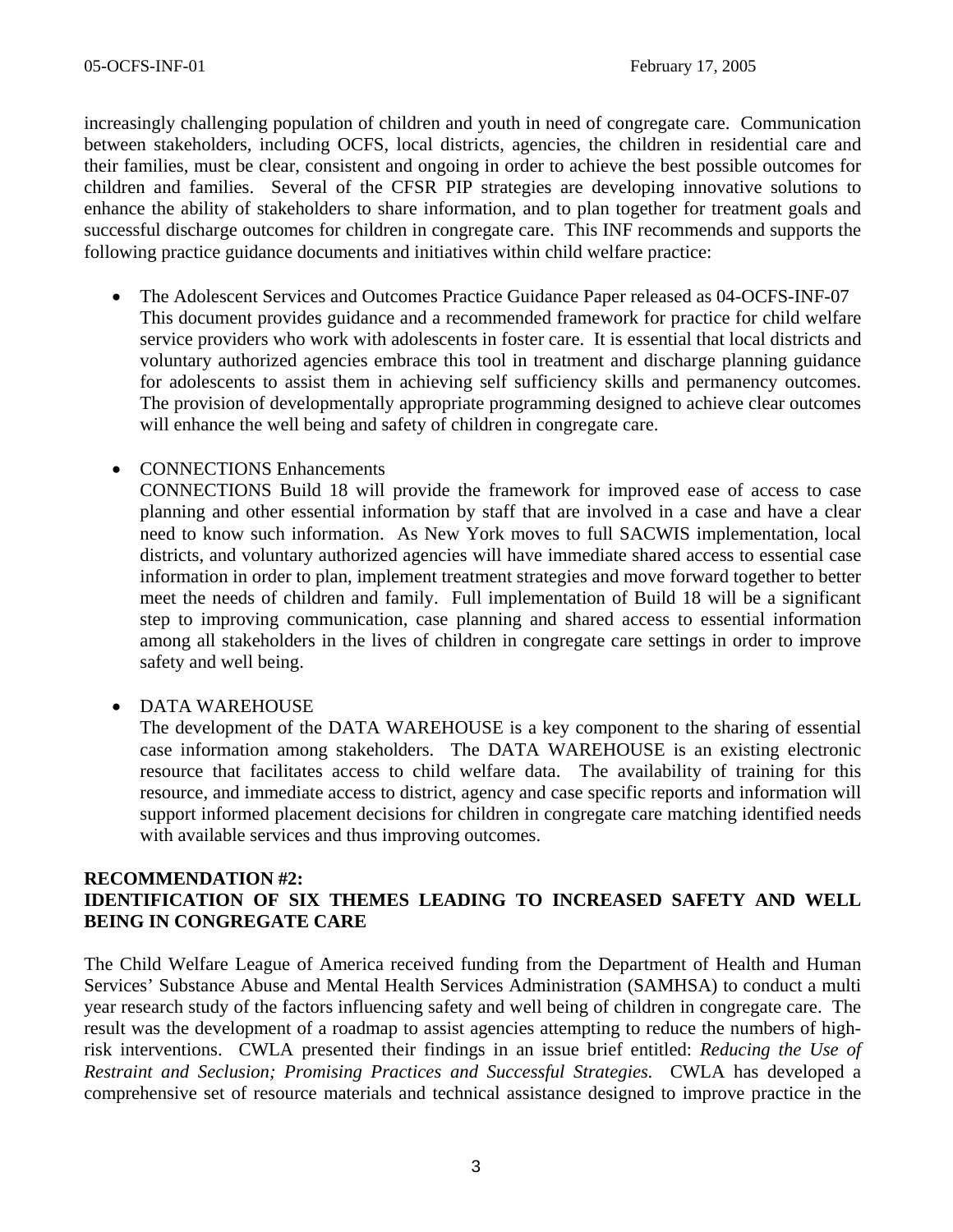area of behavior management, crisis prevention, de-escalation and intervention. The Strategy Workgroup embraces the findings and recommendations of CWLA in the identification of the following themes. Additionally, OCFS will take steps to support agencies in their consideration of these themes as a model for organizational development.

### **1. LEADERSHIP**

Supportive leadership is one of the most critical components in aiding the elimination of unnecessary incidents of restraint. To be effective, supportive leaders must identify this endeavor as a top priority, set a tone, take responsibility, maintain accountability and provide modeling and coaching to their staff.

# **2. ORGANIZATIONAL CULTURE**

In order to successfully reduce the use of unnecessary restraint, an organizational culture must be developed where the needs of the client are the priority, staff members are empowered, and families and youth are actively involved in every aspect of treatment and care. This person– centered environment identifies the needs of the resident as the focal point of all aspects of care. The emphasis shifts from control of residents, to collaboration between residents and staff to foster a therapeutic and safe environment.

# **3. AGENCY POLICIES, PROCEDURES AND PRACTICES**

Policies and procedures should prescribe practice for staff, and identify needed resources. Policies and procedures must clearly define what constitutes dangerous behavior, and which emergency situations may be appropriate for consideration of a physical intervention. Policies and procedures must support the need for constant feedback and communication. Mission statements and philosophies must communicate the agency's commitment to eliminating the use of unnecessary physical intervention.

# **4. STAFF TRAINING AND PROFESSIONAL DEVELOPMENT**

Agency staff members are most successful when they are confident that they are receiving adequate support, opportunities for practice, training refreshers, and proper supervision. Resources must be made available to enable staff members to master prevention and deescalation techniques, provide culturally sensitive care, incorporate trauma awareness into the continuum of case and emphasize teamwork and partnership. Frequent refresher training is essential to minimize training drift. Ideally, training should include:

- Needs and behaviors of population being served
- Relationship building
- Alternatives to restraint
- De-escalation
- Avoiding power struggles
- Thresholds for restraint
- Physiological effects of restraint
- Monitoring physical signs of distress and obtaining medical assistance
- Legal issues
- Positional asphyxia
- Escape and evasion techniques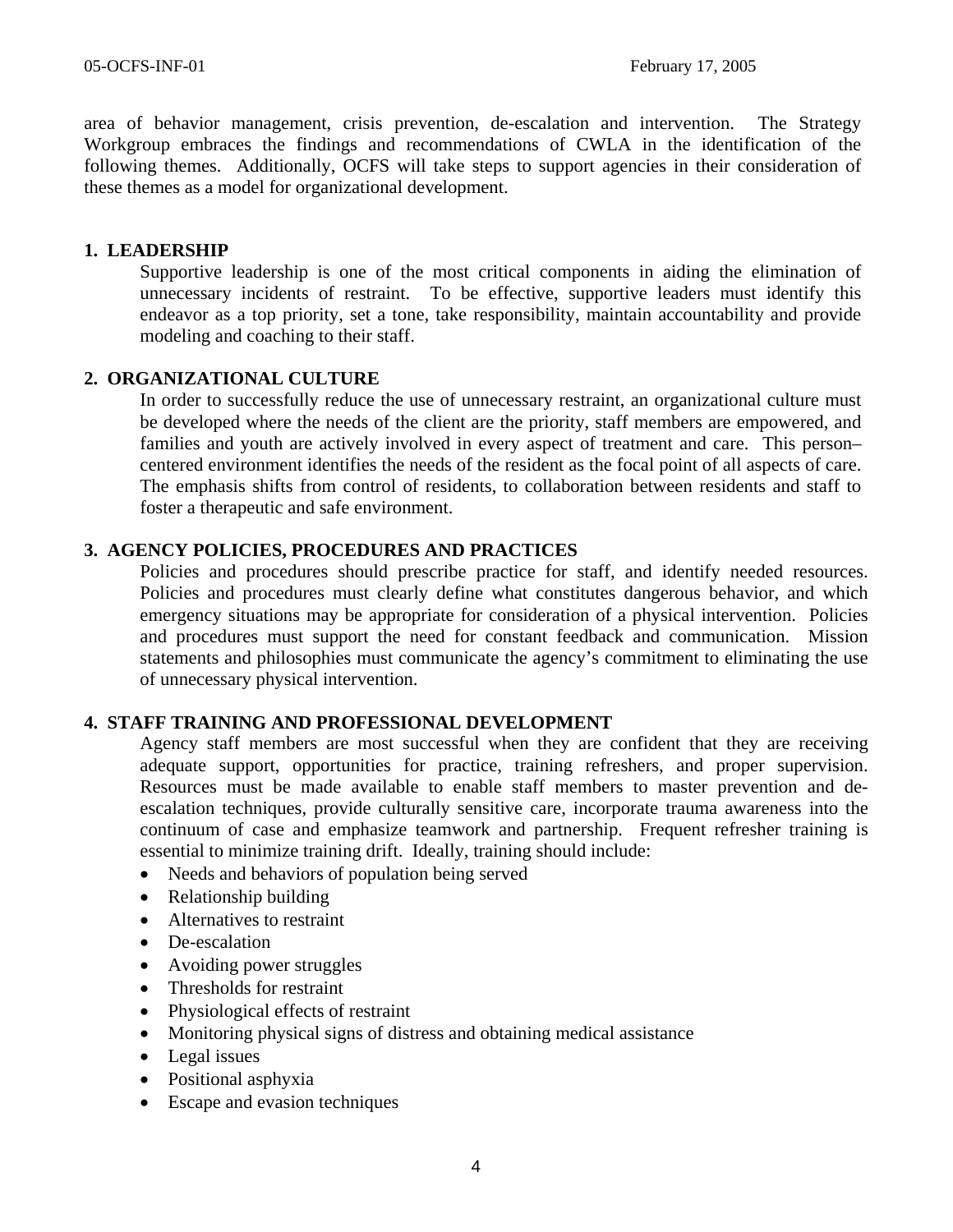- Time limits (related to restraint and seclusion)
- The process for obtaining approval for continued restraint and seclusion
- Procedures to address problematic restraints
- Documentation
- Processing with children
- Follow up with staff
- Investigation of complaints and injuries

# **5. TREATMENT MILIEU**

The treatment milieu sets the tone for an agency by establishing an environment that encourages and demands safety, while providing a routine and predictable environment. The milieu should provide children and youth with opportunities for developing the skills necessary to appropriately manage their own behavior. A successful treatment milieu will incorporate trauma-informed knowledge, provide a predictable structured routine, and support the concept of self-management by providing opportunities for the child to learn and practice skills that eventually eliminate the need for external behavioral interventions. Trauma occurs when a child's internal and external resources are inadequate to cope with an overwhelming event. Trauma affects the way a child thinks, learns, and remembers as well as the way the child feels about other people and attempts to make sense of the world around him/her.

# **6. CONTINUOUS QUALITY IMPROVEMENT (CQI)**

Agencies committed to delivery of quality services will establish processes for monitoring performance, reviewing policies and procedures, evaluating services, documenting and examining outcomes and using the results to continuously improve practice.

# **RECOMMENDATION #3: IDENTIFICATION OF PROMISING RESIDENTIAL PROGRAM MODELS DESIGNED TO IMPROVE SAFETY IN CONGREGATE CARE**

There are numerous variations and combinations of medical, clinical and service needs of children and youth in residential care. However, evidence is growing that shows certain program models to be effective in increasing the safety of both residents and staff at residential agencies. Three of these models are identified for consideration. Any such model implemented in New York State must comply with all applicable statutory standards and OCFS regulations. The identification of these models does not imply a guarantee of success nor does it include a comprehensive cost estimate for implementation. Rather, the models have been identified for their emphasis on shifting the responsibility for residents' behavior away from external control by staff and onto increasing children's ability to make better choices for their decisions and behavior. As an alternative to focusing on staff to provide an external control mechanism for children's behaviors and choices, these models are strength based and place varying emphasis on empowering children in residential care to recognize and make better choices for themselves. (Additional resources for further detail on the identified modes and suggested contact information is contained in the attached Bibliography.)

# • THE SANCTUARY MODEL

Dr. Sandra L. Bloom and her colleagues developed The Sanctuary Model in order to assist people who were recovering from traumatic life experiences. The fundamental component of the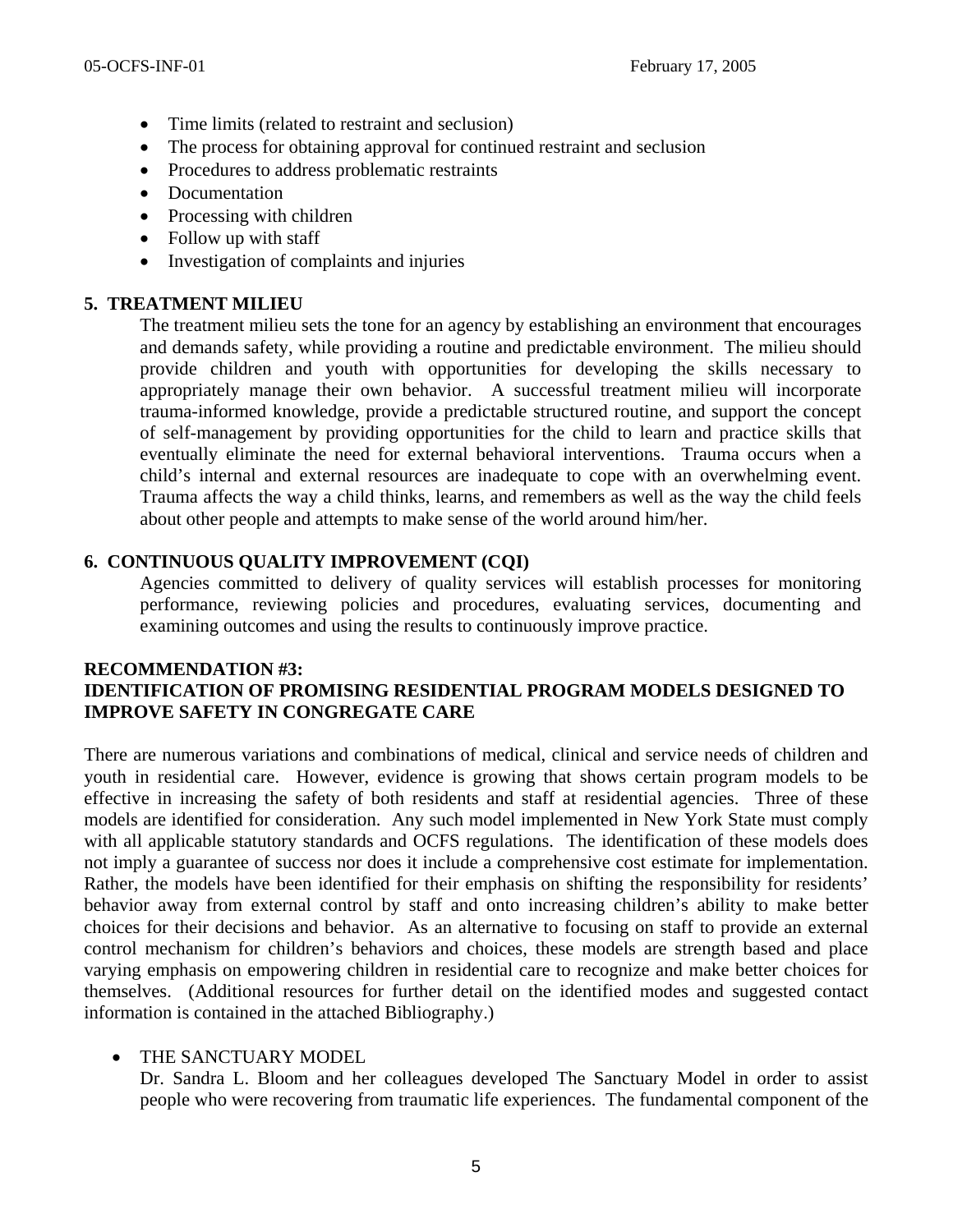Sanctuary model is the creation and maintaining of a non-violent, democratic community in which children and youth are empowered as decision makers who can influence their own lives and their immediate community or residence unit. Each member of this community shares responsibility for the safety and well being of other residents and staff alike. There is a systemwide commitment to non-violence as an essential component of therapeutic services for people who have experienced the trauma of interpersonal violence. (Traumatic experience could be in the form of child abuse or neglect, criminal acts, medical trauma, catastrophic events or other similar life changing events.) The key tenet is that children are not bad, sick, weak or impaired, but rather that they have been injured and are capable of receiving help, and helping themselves as well as others around them. In this model, individualized safety plans are developed for each child, staff member, and the community as a whole. Each unit or community develops a Mission Statement, and holds regular ongoing meetings to monitor progress, and to support movement through four overlapping stages of recovery. These stages are called SELF and refer to safety, emotions management, loss and future. The ultimate goal of the Sanctuary model is to help individuals prepare for future experiences without resorting to past behaviors that are harmful or destructive to themselves or to others.

The Sanctuary Model has been implemented at several agencies within New York State.

#### THE GIRLS AND BOYS TOWN MODEL

The Girls and Boys Town Model has been developed and refined over a period of more than fifteen years. This model is designed specifically for children and youth who suffer from a combination of behavioral and psychological disorders and is called the Girls and Boys Town Psychoeducational Treatment Model, commonly referred to as PEM. The model combines social skills instruction with traditional intervention methods to improve treatment quality, reduce negative behavior and to build on the child's strengths. The modes focuses on teaching the child social, academic, independent living and self control skills. The model maintains an emphasis on "catching kids being good" and teaches interactions that praise and reinforce positive behavior. The model stresses the need to teach youth how to replace problem behaviors with appropriate ones and techniques to regain self-control during a crisis. The model also offers an opportunity to integrate a structured motivational system into existing programs.

The Girls and Boys Town Model has been implemented at select agencies within New York State.

#### • THE NATIONAL CHILD TRAUMATIC STRESS INITIATIVE (NCTSI)

The National Child Traumatic Stress Initiative is funded through SAMHSA. This initiative defined trauma as a potentially overwhelming psychological condition that occurs when a person has witnessed or been directly exposed to life threatening events, serious harm or relationships in which there is repeated physical or sexual abuse. In children and youth, witnessing violence against family members, and experiencing out of home placements are also traumatic stressors. In response to the challenge of providing comprehensive and effective treatment to children suffering from the effects of trauma, twenty six sites throughout the country have been selected that will identify, adapt, improve and deliver effective treatments and services to traumatized children and youth. A commitment has been made to develop and test a curriculum for individuals providing residential child-care to traumatized children and youth.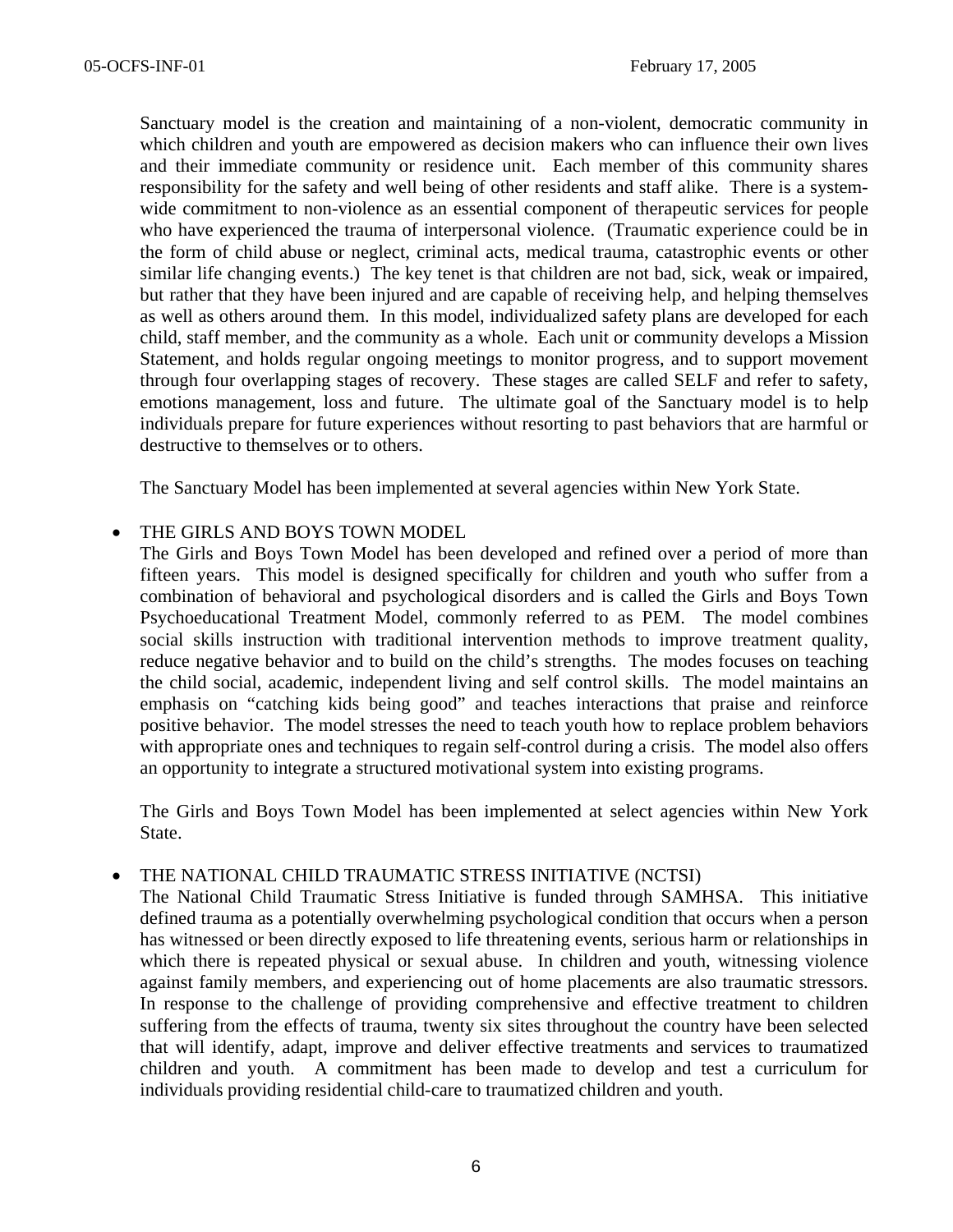Trauma theory and research was instrumental in the development of the Sanctuary Model and holds much additional promise for the future in continuing to improve the safety and well being of children in congregate care.

OCFS and its partners are committed to continue to monitor the emergence of promising practices in the field of residential child-care. Information on evolving program models and practice will continue to be made available through training and other opportunities. The second phase of the CFSR Program Improvement Plan seeks to develop an initiative designed to support agencies in the consideration and possible implementation of the materials presented in this INF.

*Larry G. Brown s/s* 

**Issued By:** 

Name: Larry G. Brown Title: Deputy Commissioner, Division/Office: Development and Prevention Services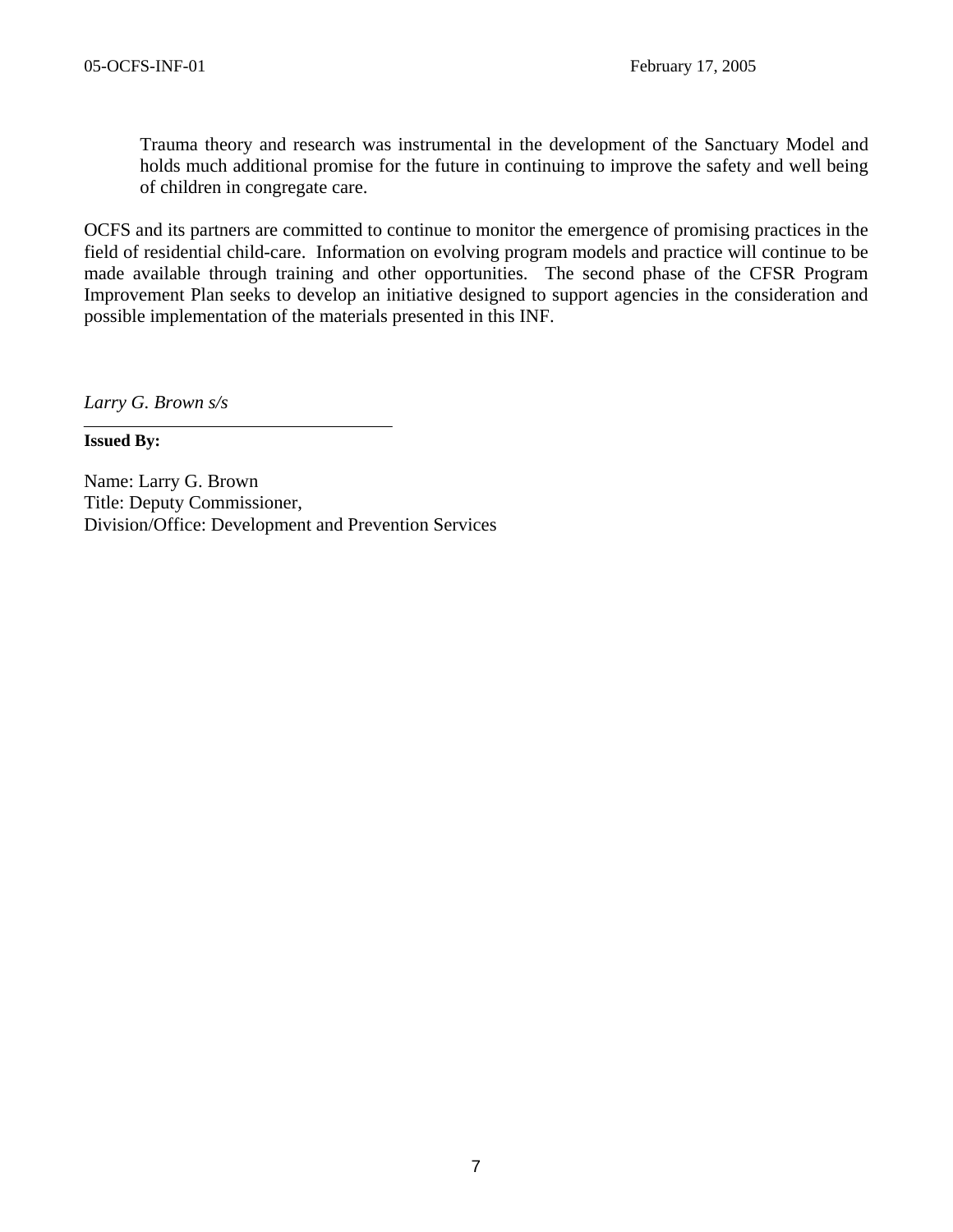# SELECTED BIBLIOGRAPHY

Abramovitz, R., & Bloom, S.L. (2003). Creating sanctuary in residential treatment for youth: From the "well-ordered asylum" to the "living-learning environment." *Psychiatric Quarterly, 74*(2), 119-135.

Allen, L. (1998). Deadly restraint. *Hartford Courant.* 

American Academy of Pediatrics Policy Statement. (1997, March). *The use of physical restraint intervention for children and adolescents in the acute care setting*. RE9713.

Bloom, S.L. (1997) Creating Sanctuary. Toward the evolution of sane societies. New York: Routledge

- Bloom, S.L., Bennington-Davis, M., Farragher, B., McCorkle, D., Nice-Martini, K., & Wellbank, K. (2003). Multiple opportunities for creating sanctuary. *Psychiatric Quarterly, 74*(2), 173-190.
- Braxton, E. T. (1995). Angry children; staff: Implications for training and staff development. *Residential Treatment for Children and Youth, Vol. 13(1),* 13-28.
- Brown, K. (1999). Aggression: Just part of the job? The psychological impact of aggression on children and youth care workers. *Journal of Child and Youth Care, Vol. 9(4),* 11-29.
- Bullard, L., Fulmore, D., & Johnson, K. (2003). *Reducing the use of restraint and seclusion: Promising practices and successful strategies.* Washington, DC: CWLA Press.
- Child Welfare League of America. (2002). *CWLA best practice guidelines for behavior management*. Washington, DC: Child Welfare League of America.
- Child Welfare League of America. (in press). *Child Welfare League of America standards of excellence for residential group care services*. Washington, D.C.: CWLA Press.
- Council on Accreditation for Children and Family Services, Inc. (2001). *G10. Behavior management*  (7<sup>th</sup> ed.). New York: Council on Accreditation for Children and Family Services.
- Dockar-Drysdale, B. (1999). The management of violence. *Residential Treatment for Children and Youth, Vol. 16(3)*, 5-15.
- Federn, E. (1989). The therapeutic management of violence. *Residential Treatment for Children and Youth, Vol. 7(2),* 5-15.
- Fisher, W.A. (2003, Jan.). Elements of successful restraint and seclusion reduction programs and their application in a large, urban, state psychiatric hospital. *Journal of Psychiatric Practice, Vol. 9(1),* 7- 15.
- Hardenstine, B. (2001). *Leading the way toward a seclusion and restraint-free environment, Pennsylvania's success story*. Office of Mental Health and Substance Abuse Services, Pennsylvania Department of Public Welfare.
- Hodas, G. (2003). *Building relationships: The role of the direct care worker and the use of self in reducing seclusion and restraint. Training curriculum for the reduction of seclusion and restraint*. Alexandria, VA: National Technical Assistance Center for State Mental Health Planning.